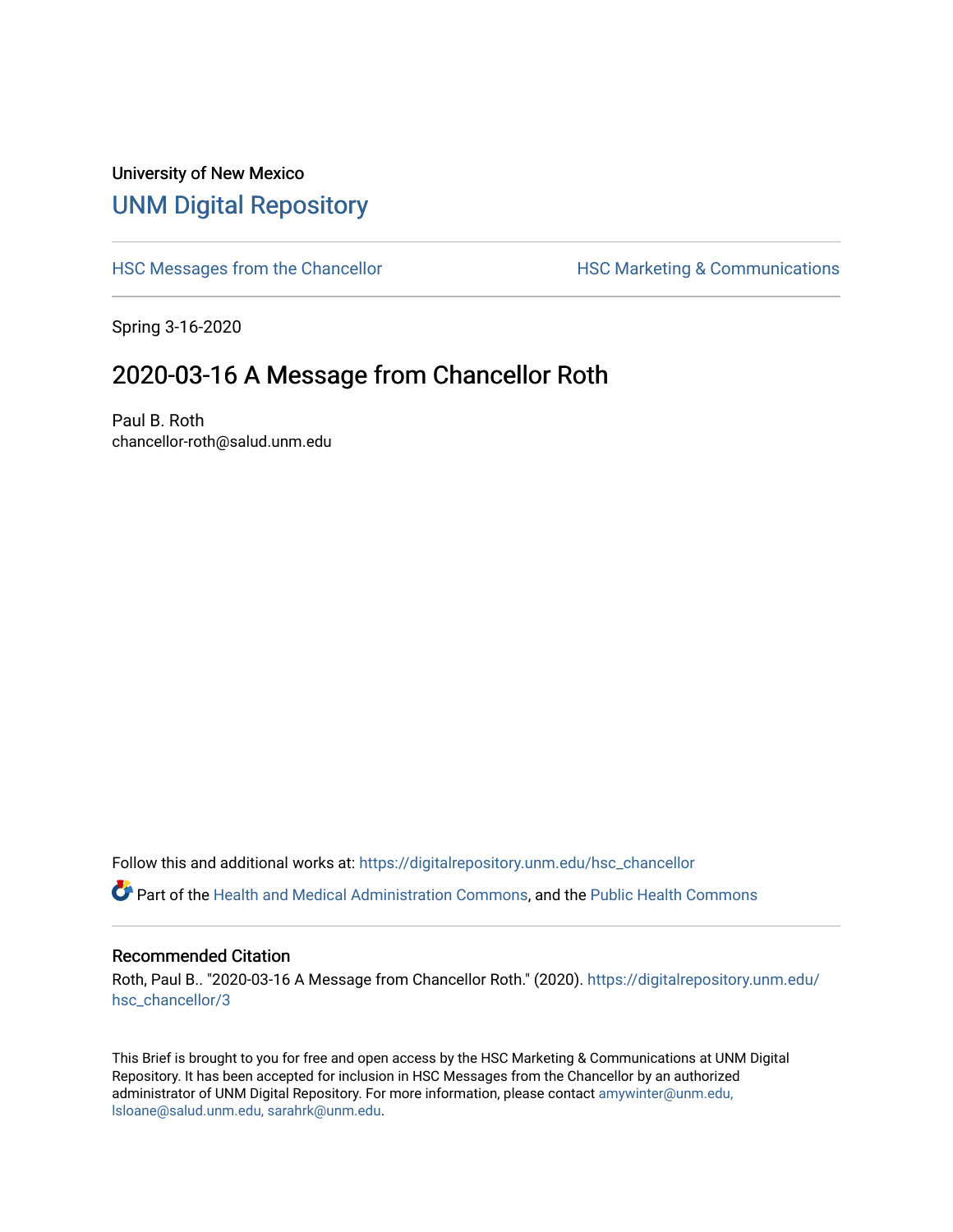

# **A Message from Chancellor Roth**

Dear colleagues,

This has been an unsettling time for us all, but I want to assure you that we as a health science center, a university, a state and a nation will rise to this challenge, as we have many times before. Here at the HSC, I am confident that we are fully prepared to meet whatever challenges might arise. The HSC Incident Management Team (IMT) has been meeting daily. As part of the President's leadership team, I have been helping to coordinate responses to this fluid and unpredictable situation. Our primary objective is to ensure the safety of our university community while continuing to provide quality care for our state's residents.

The Joint Health System Emergency Operations Center (EOC) has been meeting for several weeks. Here is the latest information: there are 21 presumed positive COVID-19 cases in New Mexico. Some of these people are hospitalized and some are recovering at home. University Hospital has opened the Respiratory Care Center for walk-in testing. Both Lovelace and Presbyterian health systems are offering drive-up testing options. We are discussing plans to create an alternate site for health care workers returning from travel or with occupational contact of exposure.

We have suspended visitation at the University Psychiatric Center. Visitors to the Child Psychiatric Center are being screened prior to admittance.

Going forward, you'll be receiving daily messages from me summarizing latest events, along with communications from people in your direct line of supervision. Please take the time to review these messages so we all stay on the same page.

Beginning tomorrow, we at the University of New Mexico Health Sciences Center will be entering a new phase in our response to the COVID-19 novel coronavirus outbreak, in an effort to provide the maximum safety for our HSC family. [I distributed a message](https://unm.us19.list-manage.com/track/click?u=59ce53c1a4dedb490bac78648&id=790bdc8e7d&e=b4bbfca2c0) earlier today identifying three tiers of non-clinical employees and what will be expected during the next three weeks. (This does not apply to clinical employees.)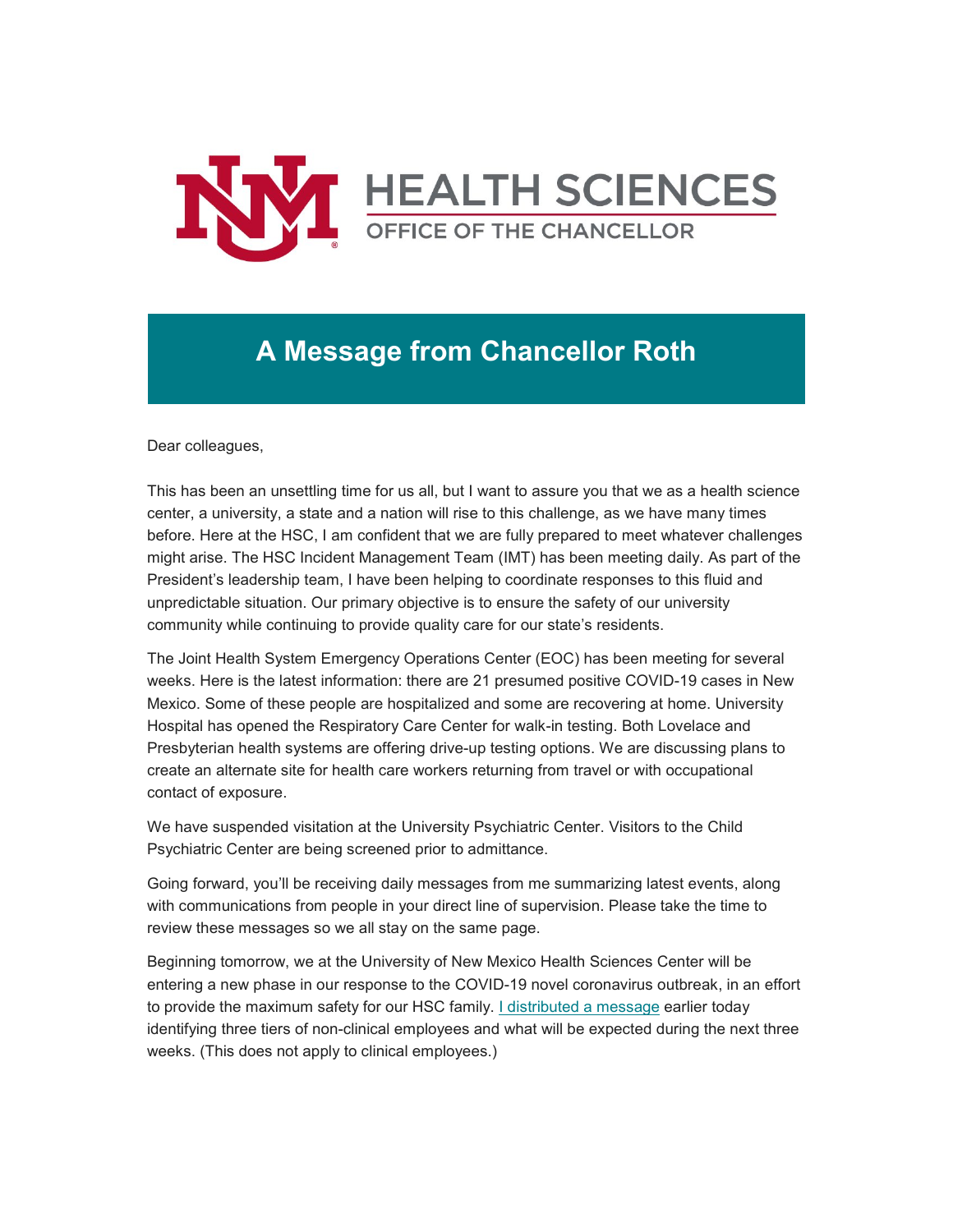### **Tier 1: Present at University, working.**

Expectation is to work normal hours from your normal campus location or in coverage of critical customer service areas where Tier 3 employees have been removed from campus.

### **Tier 2: Not present at University, working remotely.**

Expectation is to work normal hours from a remote location, such as from home but may be required to come to a physical UNM location for specific activities.

Due to the limited VPN and Citrix access, we are requesting that all users prioritize their use for clinical care. Both non-clinical and clinical work that requires VPN access will have to be requested through a [Help.HSC ticket.](https://unm.us19.list-manage.com/track/click?u=59ce53c1a4dedb490bac78648&id=9153b86503&e=b4bbfca2c0) Please include a business purpose/need in the ticket **and submit by Thursday**. Please note, access will not be granted for "access to file shares." Any and all files needed to work remotely should be downloaded to drives to take home. As a reminder, your first choice for accessing the EHR remotely should be Citrix.

### **Tier 3: Not present at University, not working, remain available to come to campus if needed.**

Employees determined to provide functions nonessential during a state public health emergency will not be required to report to work, but will be paid at their normal rate and FTE. These employees must remain on standby and available to report to work if notified.

For employees who do have clinical roles, as best as you can, please remain home if you do not have any active patient care responsibilities. In all cases, your clinical supervisor will issue specific guidance. And – thank you. You routinely go above and beyond the call of duty in caring for your fellow New Mexicans, and now you are doing so under even more difficult circumstances than usual. I appreciate your profound commitment.

To protect yourselves and others, I'm urging everyone to maintain social distance in their personal lives and to stay at home as much as possible.

These measures will help to ["flatten the curve"](https://unm.us19.list-manage.com/track/click?u=59ce53c1a4dedb490bac78648&id=e5ca6415e0&e=b4bbfca2c0) of new viral infections, exposing fewer of our vulnerable neighbors to risk, reducing the drain on precious health care resources and protecting our colleagues and friends working on the clinical frontlines.

I want to express my gratitude to everyone in the Health Sciences Center family for your patience and flexibility in the face of this rapidly evolving situation. You remain the reason that my job is such a joy, even in stressful times.

And finally, I would like to quote from a recent message from Dr. Oscar Bizzozero, chair of Cell Biology & Physiology, who has captured all of the HSC leadership's sentiments:

- We are all in this together. Camaraderie, altruism and professionalism must prevail at all times. There is no room for selfishness.
- Be generous with your personnel. If possible, allow them to work from home. Show them your understanding and support.
- Provide your people with the appropriate resources to minimize the impact that this situation may be having on their lives.